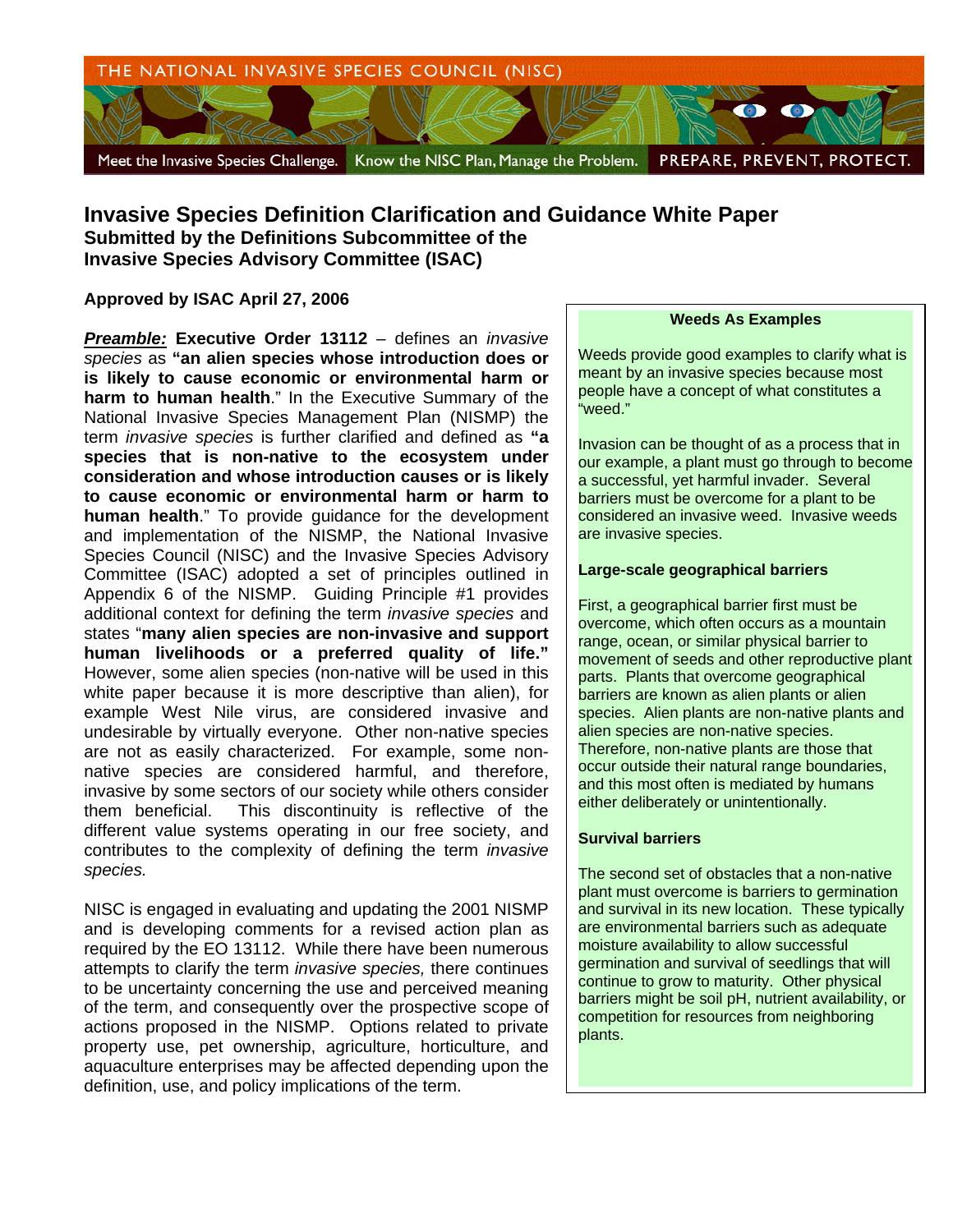In particular, the desire to consider a non-native species as 'invasive' may trigger a risk/benefit assessment process to determine whether regulatory action is warranted. All these uncertainties have stood and could continue to stand in the way of progress in actions and policy development to prevent new invasions and manage existing invasive species. While it is not the purpose of this white paper to define a risk/benefit assessment process, development of such a process must be open and efficient to minimize the uncertainties.

This white paper is intended to provide a non-regulatory policy interpretation of the term *invasive species* by identifying what is meant, and just as important, what is not meant by the term. ISAC recognizes that biological and ecological definitions will not precisely apply to regulatory definitions. We believe, however, that our clarification will apply to *all taxa of invasive species in all habitats* and furthermore, our explanation will be functional and acceptable to most stakeholders. ISAC simply wants to clarify what is meant and what is not meant by the term invasive species in the technical sense and to provide insight into those areas where societal judgments will be necessary to implement effective public policy.

The utility of our clarification should be in education, conflict resolution, and efficiency in the planning, prevention, control/eradication, and management of *invasive species.* 

*ISAC recommends that NISC adopt the clarifications presented in this white paper to foster progress for invasive species management in the United States.* 

## **Introduction**

An invasive species is a non-native species whose introduction does or is likely to cause economic or environmental harm or harm to human, animal, or plant health. The National Invasive Species Management Plan indicates that NISC will focus on non-native organisms known to cause or likely to cause negative impacts and that do not

#### **Weeds As Examples (continued)**

### **Establishment barriers**

The third obstacle that a non-native plant must overcome to be considered an invasive weed, is to form a population that is self-sustaining and does not need re-introduction to maintain a population base such that it continues to survive and thrive in its new environment. Once this occurs, this population of non-native plants is considered to be established. Environmental barriers to survival and establishment are similar.

#### **Dispersal and spread barriers**

Established non-native plants must overcome barriers to dispersal and spread from their site of establishment to be considered invasive plants. Additionally, the rate of spread must be relatively fast. However, this movement or spread alone does not necessarily make this non-native plant an invasive weed or invasive species.

#### **Harm and impact**

Finally, a plant is deemed to be invasive if it causes negative environmental, economic, or human health effects, which outweigh any beneficial effects. For example, yellow starthistle is a source of nectar for bee producers. But the displacement of native and other desirable plant species caused by yellow starthistle leads to dramatically decreased forage for wildlife and livestock, which severely disrupts the profitability of associated businesses. These negative effects greatly overshadow the positive effects and thus, define harm caused by yellow starthistle and explain why it is considered an invasive species.

provide an equivalent or greater benefit to society. In the technical sense, the term 'invasion' simply denotes the uncontrolled or unintended spread of an organism outside its native range with no specific reference about the environmental or economic consequences of such spread or their relationships to possible societal benefits. However, the policy context and subsequent management decisions necessitate narrowing what is meant and what is not meant by the term *invasive species.* Essentially, we are clarifying what is meant and not meant by "causing harm" by comparing negative effects caused by a non-native organism to its potential societal benefits.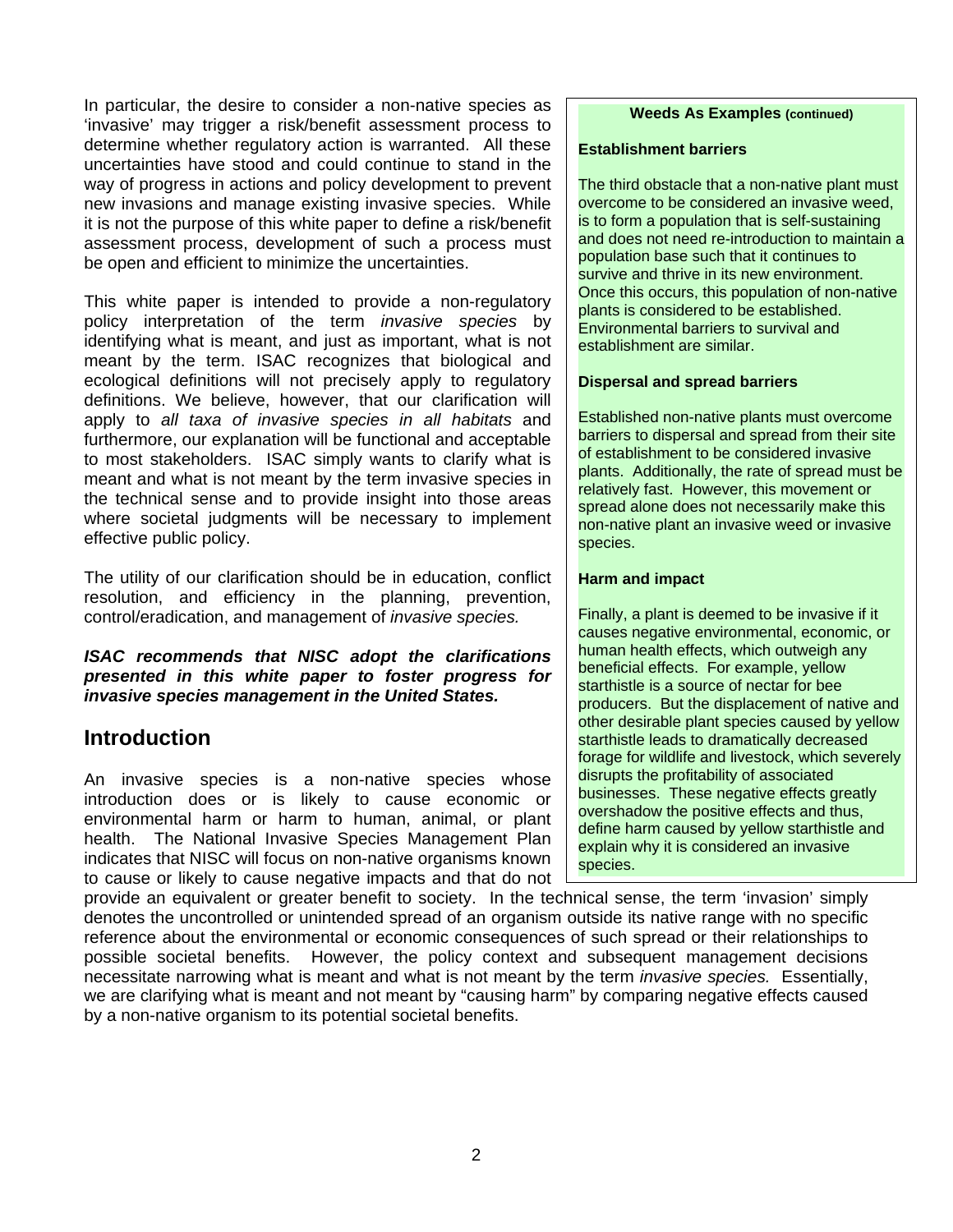# **Perception to Cause Harm**

Complications concerning the concept of *invasive species* arise from differing human values and perspectives. Differing perceptions of the relative harm caused or benefit gained by a particular organism are influenced by different values and management goals. If *invasive species* did not cause harm, we would not be nearly as concerned. Perceptions of relative benefit and harm also may change as new knowledge is acquired, or as human values or management goals change.

For a non-native organism to be considered an *invasive species* in the policy context, the negative effects that the organism causes or is likely to cause are deemed to outweigh any beneficial effects. Many non-native introductions provide benefits to society and even among species that technically meet the definition of invasive, societal benefits may greatly exceed any negative effects (for example crops and livestock raised for food). However, in some cases any positive effects are clearly overshadowed by negative effects, and this is the concept of causing harm. For example, water hyacinth has been popular in outdoor aquatic gardens but its escape to natural areas where its populations have expanded to completely cover lakes and rivers has devastated water bodies and the life they support, especially in the southeastern U.S. And, there are some organisms, such as West Nile virus, that provide almost no benefits to society at all. Such organisms constitute a small fraction of non-native species, but as a consequence of their ability to spread and establish populations outside their native ranges, they can be disastrous for the natural environment, the economies it supports, and/or public health. Because *invasive species* management is difficult and often very expensive, these worst offenders are the most obvious and best targets for policy attention and management.

The negative impact to a native species caused by an *invasive species* might trigger additional negative interactions for other associated native species; i.e., there could be direct and indirect effects. For example, an invasive weed that is undesirable as a food source may outcompete and displace native grasses and broadleaf plants. These displaced native grasses and broadleaf plants may have been primary forage for animals, which subsequently would be displaced to a new location or have their populations reduced because the weed invasion decreased the availability of food in their native plant and animal community. However, negative effects are not always characterized by a cascade of impacts realized throughout the environment. For example, simple displacement of an endangered species by a non-native species might alone provide sufficient justification to consider the non-native organism an *invasive species*.

## **What We Do Not Mean, What We Do Mean, and the "Gray" Area**

### **Native and Non-native Species**

*Invasive species* are species not native to the ecosystem being considered. Canada geese are native to North America and most of their populations migrate annually. However, in some locations in the U.S. (e.g. suburban Maryland; the Front Range of Colorado) introduced, non-migratory populations of Canada Geese are causing problems – such as fouling lawns, sidewalks, grass parks, and similar areas. While non-migratory populations can cause problems, they are not considered an *invasive species* because they are native. Additionally, Canada geese are of significant financial value to many local economies through waterfowl hunting and simple enjoyment. Mute swans, however, are invasive. Mute swans are native to Europe and Asia but were introduced into North America where their populations have increased dramatically. They compete directly with native waterfowl for habitat, displacing them, and that is why they are considered an *invasive species*. Whitetail deer populations have increased dramatically in the northeastern U.S. and are problems in farms, yards, and natural areas because they consume plants valued by humans; but are not invasive because they are native. Nutria, on the other hand, are another classic example of an *invasive species*. Nutria are native to South America but were introduced into North America where their populations have soared. Nutria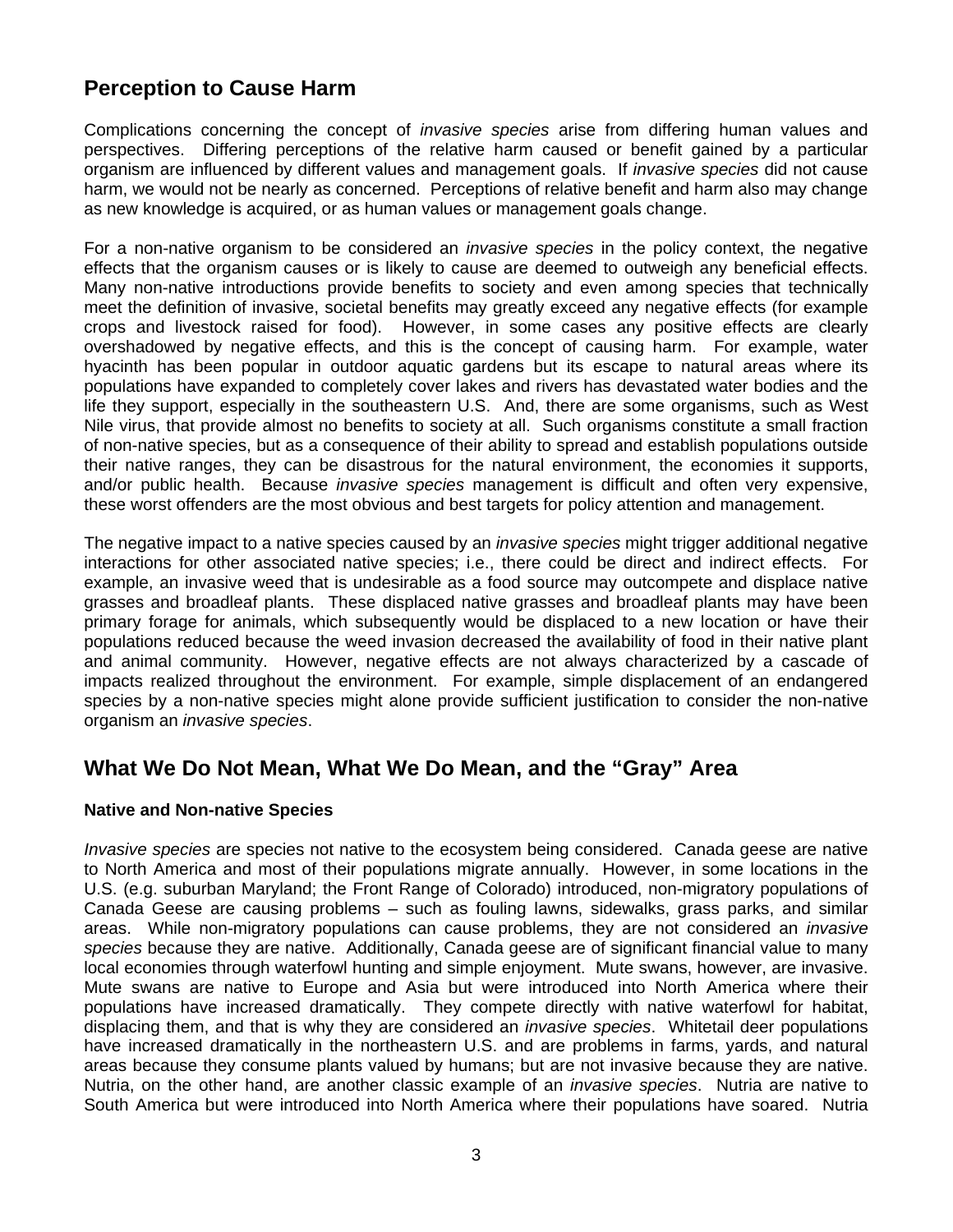compete directly with native muskrats, beavers, and other similar native species for habitat; often causing the displacement of these native species.

### **Feral Populations**

It is also essential to recognize that *invasive species* are not those under human control or domestication; that is, *invasive species* are not those that humans depend upon for economic security, maintaining a desirable quality of life, or survival. However, the essential test is that populations of these species must be under control. Escaped or feral populations of formerly domesticated plants and animals would be considered *invasive species* if all the concepts and conditions are met as outlined in "Weeds Are Examples." Cereal rye being produced on a farm in Kansas is considered very desirable, but feral rye on the breaks of the Poudre River in Colorado would be considered an *invasive species*  because it is displacing native plants and the native animal communities they support. Domesticated goats on a farm in Texas are considered highly desirable, but feral goats in Haleakala National Park on Maui are considered an *invasive species.* Feral goats have severely overgrazed areas and eliminated native Hawaiian plants, which were never adapted to grazing. Areas denuded by feral goats have led to increased soil erosion.

### **A Biogeographical Context**

An *invasive species* may be invasive in one part of the country, but not in another. A biogeographical context must be included when assessing whether a non-native species should be considered an *invasive species*. Lake trout are highly desirable in the Great Lakes where they are native, but are considered an *invasive species* in Yellowstone Lake. They compete with native cutthroat trout for habitat, which decreases their populations. Atlantic saltmarsh cordgrass is an essential component of east coast salt marshes, but is highly invasive on the west coast where it covers mudflats and displaces native estuarine plants and the community of animals they support, including huge flocks of migrating waterfowl. Kentucky bluegrass would be considered an *invasive species* in Rocky Mountain National Park in Colorado, but considered non-invasive a mere 60 miles away at a golf course in Denver. English ivy is considered a good ground cover species in the Great Plains and Midwest, but is a highly invasive weed in the forests of the Pacific Northwest and Eastern U.S. where it outcompetes native plants and displaces the associated animal communities.

### **The "Gray" Area**

There are obvious examples of *invasive species* such as snakehead fish, yellow starthistle, or *Phytophthora ramorum* (the organism that causes sudden oak death); and there are obvious examples of species that are not invasive, namely native plants and animals. There are, however, non-native organisms for which it will be difficult to make a determination and these should be subject to assessment. Whether these non-native organisms will be considered *invasive species* will depend upon human values. For example, European honeybees are cultured to produce honey and pollination services, and even though they form wild populations in many parts of the country and occasionally create problems by building hives in the walls of homes or can be a human health problem for individuals that are highly allergic to their sting, most would not consider them an *invasive species* because they produce a desired food product.

Another gray area example would be native termites v. Formosan termites. No one wants termites in their homes but only Formosan termites would be considered an *invasive species* because they are non-native. Smooth brome also serves as another gray area example. It was imported from Russia in the 1890s for forage and was widely planted. It clearly has escaped cultivation and can be found in many natural areas particularly in the western U.S. but in most situations, smooth brome would not be considered an *invasive species* because of its forage value for wildlife and livestock.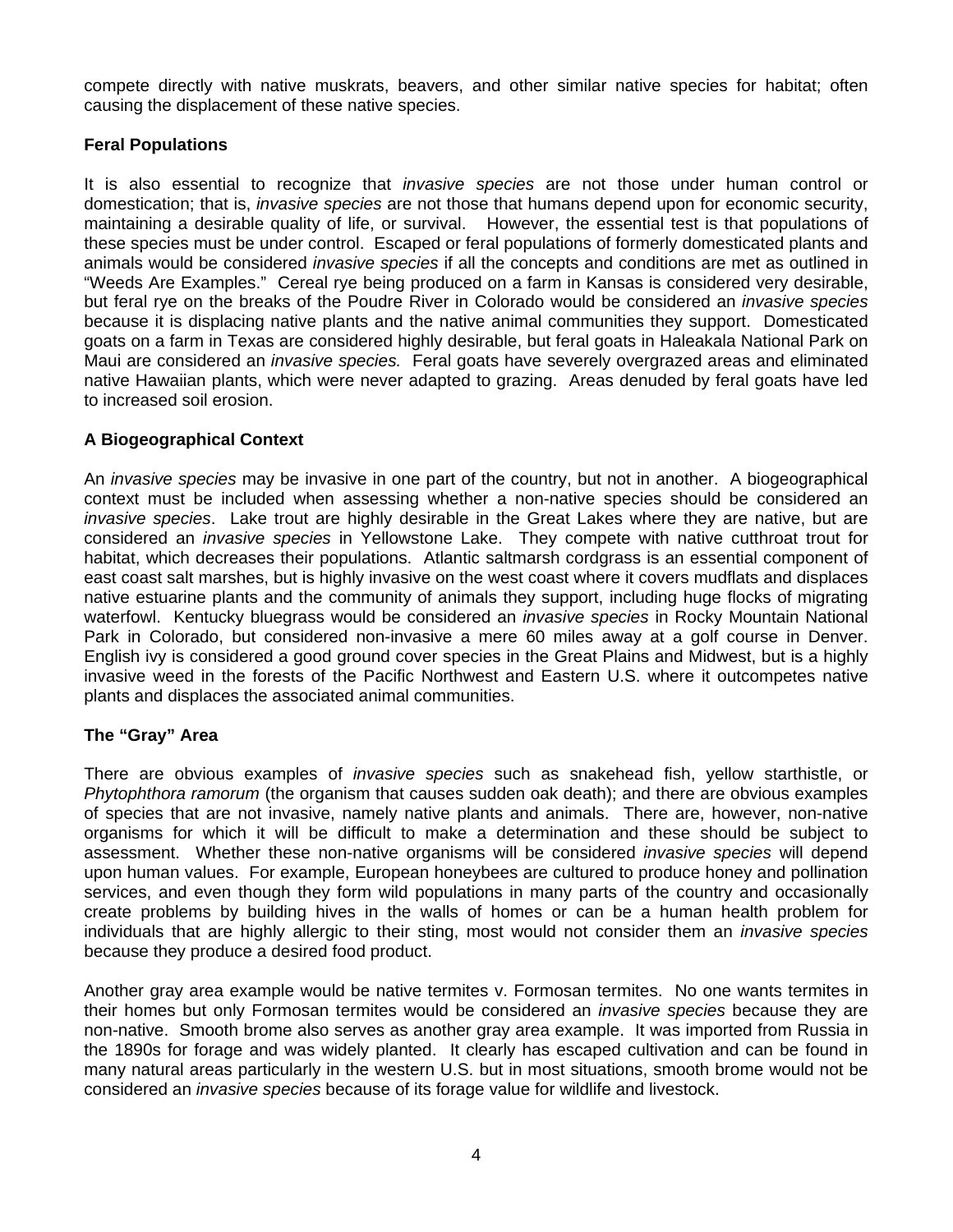Chinese or Oriental clematis serves as another gray area example. Chinese clematis (virgin's bower, orange peel) is a popular ornamental that has been planted worldwide. However, it has escaped cultivation in several western states where its populations can spread, particularly in shrubland, on riverbanks, sand depressions, along roadsides, in gullies, and along riparian forests in hot dry valleys, deserts, and semi-desert areas. Escaped populations of Chinese clematis occur in Idaho, Nevada, Utah, New Mexico, and Colorado but so far, it is considered an *invasive species* only in Colorado where it has spread dramatically from its site of introduction and displaced native plant species.

### **Environmental Harm**

We use environmental harm to mean biologically significant decreases in native species populations, alterations to plant and animal communities or to ecological processes that native species and other desirable plants and animals and humans depend on for survival. Environmental harm may be a result of direct effects of *invasive species*, leading to biologically significant decreases in native species populations.

Examples of direct effects on native species include preying and feeding on them, causing or vectoring diseases, preventing them from reproducing or killing their young, out-competing them for food, nutrients, light, nest sites or other vital resources, or hybridizing with them so frequently that within a few generations, few if any truly native individuals remain. Environmental harm includes decreases in populations of Federally Listed Threatened and Endangered Species, other rare or uncommon species and even in populations of otherwise common native species. For example, over three billion individual American chestnut trees were found in U.S. forests before the invasive chestnut blight arrived and virtually eliminated them. Environmental harm also can be the result of an indirect effect of invasive species, such as the decreases in native waterfowl populations that may result when an invasive wetland plant decreases the abundance of native plants and thus, decreases seeds and other food that they provide and that the waterfowl depend upon.

Environmental harm also includes significant changes in ecological processes, sometimes across entire regions, which result in conditions that native species and even entire plant and animal communities cannot tolerate. For example, some non-native plants can change the frequency and intensity of wildfires, or alter the hydrology of rivers, streams, lakes and wetlands and that is why they are considered *invasive species*. Others can significantly alter erosion rates. For example, trapping far more wind-blown sand than native dune species, or holding far less soil than native grassland species following rainstorms. Some invasive plants and micro-organisms can alter soil chemistry across large areas, significantly altering soil pH or soil nutrient availability. Environmental harm also includes significant changes in the composition and even the structure of native plant and animal communities. For example, the invasive tree *Melaleuca quinquinervia*, can spread into and take over marshes in Florida's Everglades, changing them from open grassy marshes to closed canopy swamp-forests.

Environmental harm may also cause or be associated with economic losses and damage to human, plant and animal health. For example invasions by fire promoting grasses that alter entire plant and animal communities eliminating or sharply reducing populations of many native plant and animal species, can also lead to large increases in fire-fighting costs and sharp decreases in forage for livestock. West Nile virus is a well known human health problem caused by a non-native virus which is commonly carried by mosquitoes. West Nile Virus also kills many native bird species, causing drastic reduction in populations for some species including crows and jays.

## **Additional Examples of Impacts Caused by Invasive Species**

Specific examples of the harm caused by *invasive species* are useful to further clarify the definition. The following list of examples is not meant to be comprehensive, but offers further explanation: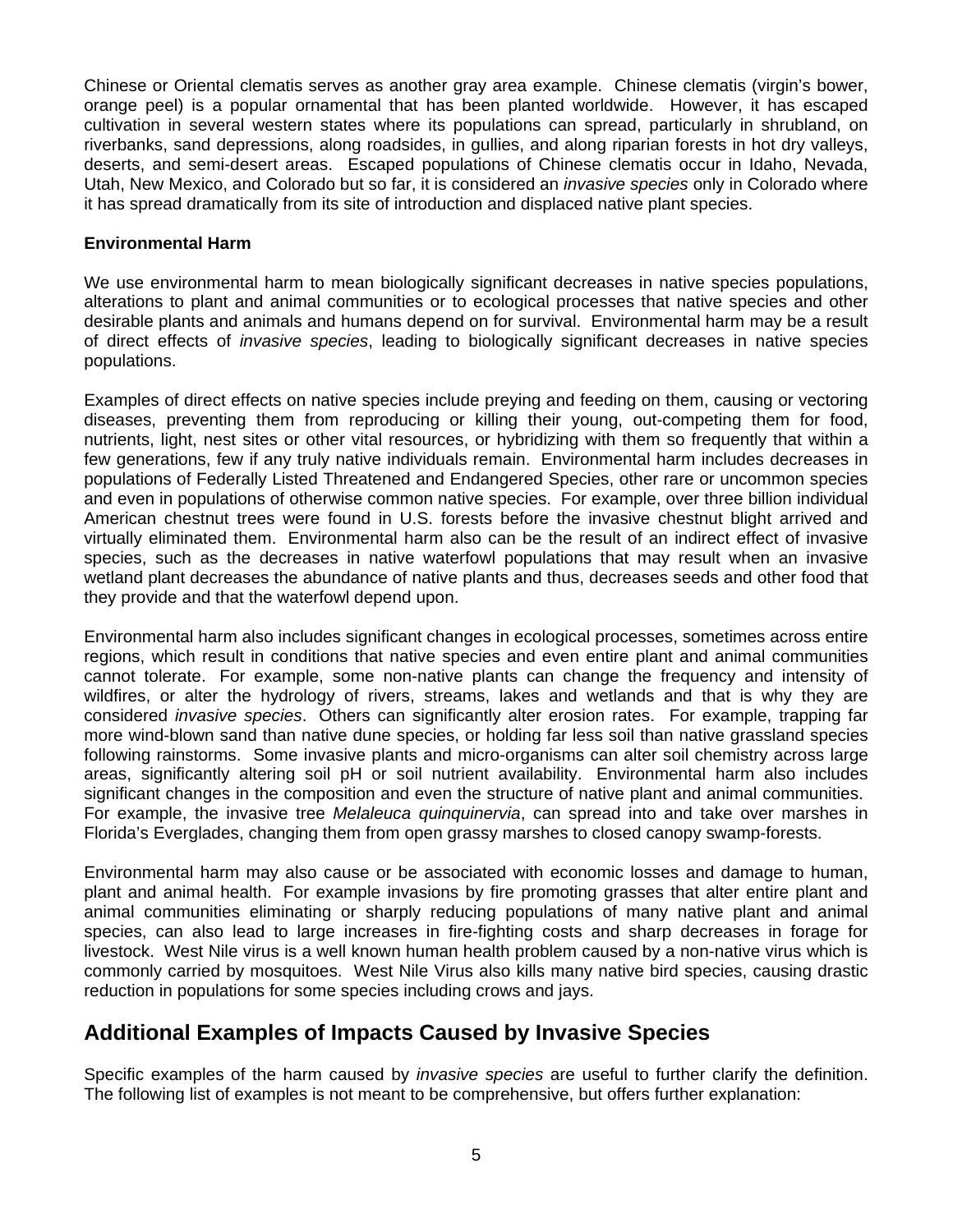### *Impacts to Human Health*

**Respiratory infections**: The outbreak of *West Nile virus* in the U.S. began in the Northeast in 1999 and has since spread throughout the country. Infections in humans may result in a flu-like illness and in some cases death. This outbreak has caused illness in thousands of citizens, increased medical costs for affected persons, and decreased productivity due to absence from work. *West Nile virus* also has affected horses and has caused widespread mortality in native birds (U.S. Centers for Disease Control, 2006).

**Poisonous plants:** Exposure to the sap of *Tree-of-heaven/Chinese sumac tree* has caused inflammation of the heart muscle (myocarditis) in workers charged to clear infested areas. Afflicted personnel experienced fever/chills, chest pain that radiated down both arms, and shortness of breath. Exposure occurred when sap from tree-of-heaven contacted broken skin. Such exposure has caused hospitalization, medical expense, and lost productivity due to absence from work (Bisognano et al. 2005).

## *Impacts to Natural Resources*

**Declines in wildlife habitat and timber availability:** *Chestnut blight* is a disease of American chestnut caused by a non-native fungal pathogen that was introduced into eastern North America around 1910. The disease eliminated the American chestnut from eastern deciduous forests thereby decreasing timber harvests and wildlife that depended upon the American chestnut for habitat (USDA-APHIS/FS 2000)**.** 

*European gypsy moth* defoliates trees on millions of acres of northeastern and mid-western forests. It currently is found in 19 states causing an estimated \$3.9 billion in tree losses and also decreased wildlife habitat (USDA-APHIS/FS 2000).

**Decreased soil stabilization and interrupted forest succession:** *White pine blister rust* is a disease of white pine species caused by the non-native fungal pathogen *Cronartium ribicola*. It was introduced into eastern North America around 1900 and western North America in 1920. It spread rapidly, killing off native white, whitebark, and limber pines, whose seeds are an important food source for birds, rodents and bears. Elimination of these trees caused by this pathogen alters forest ecosystems, eliminates wildlife forage, and decreases the soil stabilization effects of these trees, snowmelt regulation, and forest succession (Krakowski et al. 2003).

**Changes in wildfire frequency and intensity:** C*heatgrass* decreases the interval between the occurrences of wildfires in the Great Basin region from once every 70 to 100 years to every 3 to 5 years because it forms dense stands of fine fuel annually. The decrease in interval between wildlfires causes increased risk to human life and property and also places at risk established communities of plants and animals that we consider desirable (Knapp 1996; Pimentel et al. 2000; USFWS 2003; Whisenant 1990).

**Excessive use of resources:** *Tamarisk* in the desert southwest use more than twice as much water annually as all the cities in southern California, which places this invasive weed in direct competition with humans for the most limiting resource in the southwestern U.S. (Friederici 1995; Johnson 1986).

**Suppressors:** *Russian knapweed* exudes toxins from its tissues that inhibit the growth of surrounding plants or eliminates them. Desirable plant communities are placed at risk from *Russian knapweed* invasion, which may result in decreased numbers of wildlife species or livestock that the invaded land otherwise could support. *Russian knapweed* also is very toxic to horses (Stevens 1986; Young et al. 1970a and 1970b).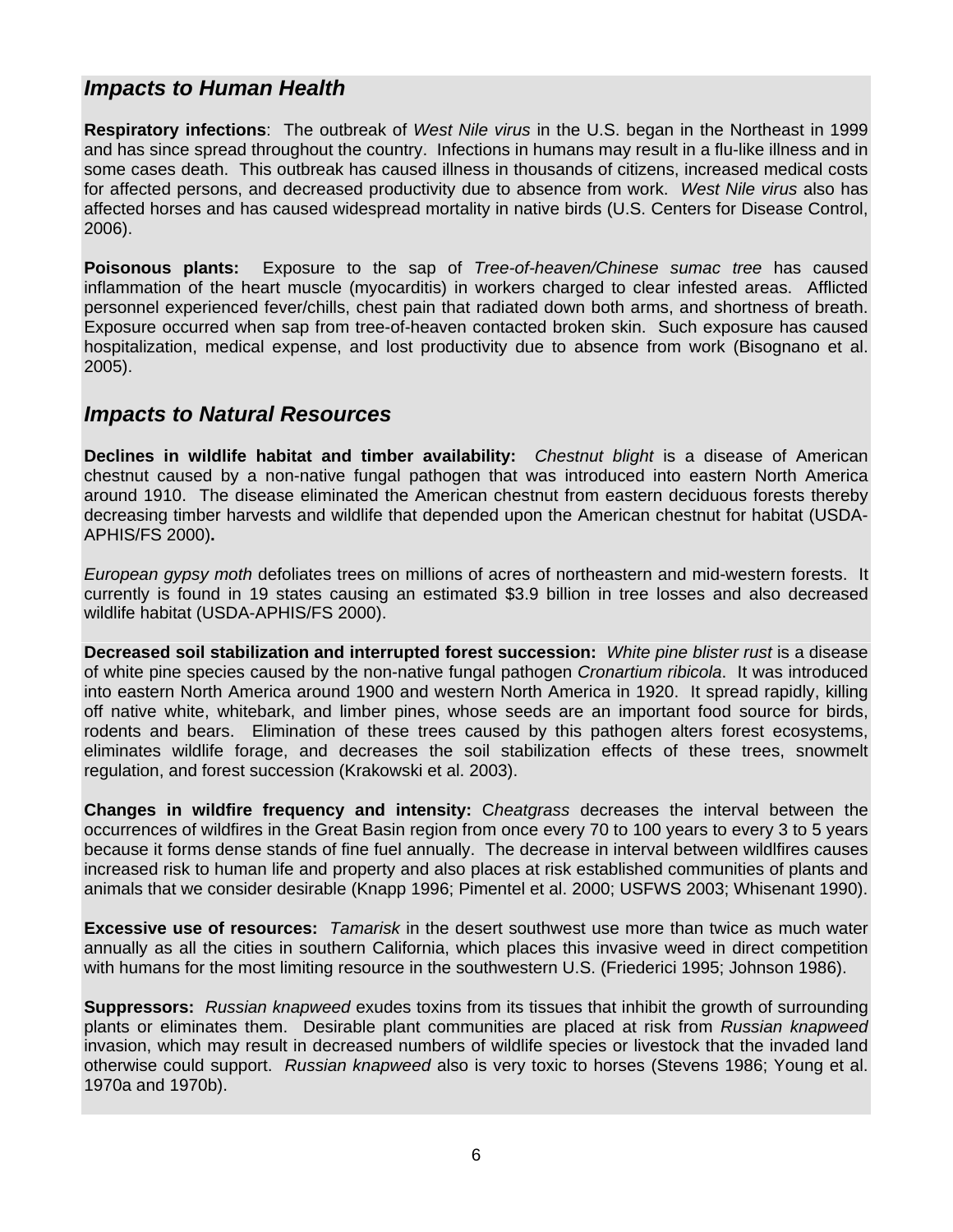**Decreased carrying capacity for wildlife and livestock:** Expansion of *leafy spurge*, *yellow starthistle*, or other unpalatable invasive weeds displace desirable forage plants and may allow fewer grazing animals to survive in infested areas (DiTomaso 2001; Lym and Messersmith 1985; Lym and Kirby 1987).

## *Impacts to Recreational Opportunities and Other Human Values*

**Decreased property values:** *Asian longhorned beetles* first appeared in New York in 1996 and in Chicago in 1998. Larvae burrow into trees causing girdling of stems and branches, dieback of the crown, and can kill an entire tree. It infests many different tree species in the U.S. and is a threat to urban and rural forests (Cavey et al. 1998).

*Emerald ash borers* were first detected in the U.S. in 2002. They currently are found in Michigan, Ohio, and Indiana. Emerald ash borer larvae tunnel under bark of ash trees and could eliminate ash as a street, shade, and forest tree throughout the U.S. Estimated replacement cost in six Michigan counties is \$11 billion and an additional \$2 million in lost nursery sales (Chornesky et al. 2005).

*Dutch elm disease* was first introduced into the U.S. in 1927 and occurs in most states. Dutch elm disease has killed more than 60% of elms in urban settings and decreased the value of urban and suburban properties (Brasier and Buck 2001).

*Spotted knapweed* and *leafy spurge* expansion in the western U.S. have displaced desirable forage plants thereby decreasing the value and sales price of grazingland in the western U.S. (Maddox 1979; Weiser 1998).

*Eurasian watermilfoil* was introduced into the U.S in the 1940s and has since spread throughout much of the country. This submersed aquatic plant can form dense mats at the water surface limiting access, recreation, and aesthetics and thus, has decreased the values of shoreline properties in New Hampshire, the Midwest and elsewhere (Halstead et al. 2003).

**Decreased sport fishing opportunities:** *Whirling disease* is caused by a parasite (*Myxobolus cerebralis*) that most likely originated in Europe. It was first observed in the U.S. in 1958. The parasite attacks the soft cartilage of young trout causing spinal deformities and causes the fish to exhibit erratic tail-chasing behavior. Heavily infected young trout can die from *Whirling disease* and even if they recover, they remain carriers of the parasite. All species of trout and salmon may be susceptible and angling and the businesses supported by trout and salmon fishing may be at risk if this disease continues to spread (Aquatic Nuisance Species Task Force et al. 2005; Colorado Division of Wildlife 2006).

Smallmouth bass fishing in Lake Erie was closed during bass mating because of *round goby* predation of nests. Fishing was closed because male smallmouth bass aggressively guard nests from predators and are easier to catch by anglers during this time of year. Removal of males by anglers decreased the number of bass offspring because of increased *round goby* predation of unguarded nests (Steinhart et al. 2004). Businesses that smallmouth bass anglers patronize could be adversely affected by such closures.

**Altered business opportunities:** The concern over *Sudden Oak Death Syndrome* caused by the pathogen *Phytophthora ramorum* is causing drastic changes in available nursery stock by nurseries and landscape businesses. This clearly impacts the profitability of these businesses and choice by consumers and could devastate oak forests nationwide (Chornesky et al. 2005; Rizzo and Garbelotto 2003).

Annual harvests of oysters in Long Island Sound averaged over 680,000 bushels during 1991 through 1996. After *Haplosporidium nelsonii* (MSX) invaded in 1997 and 1998, oyster harvests decreased from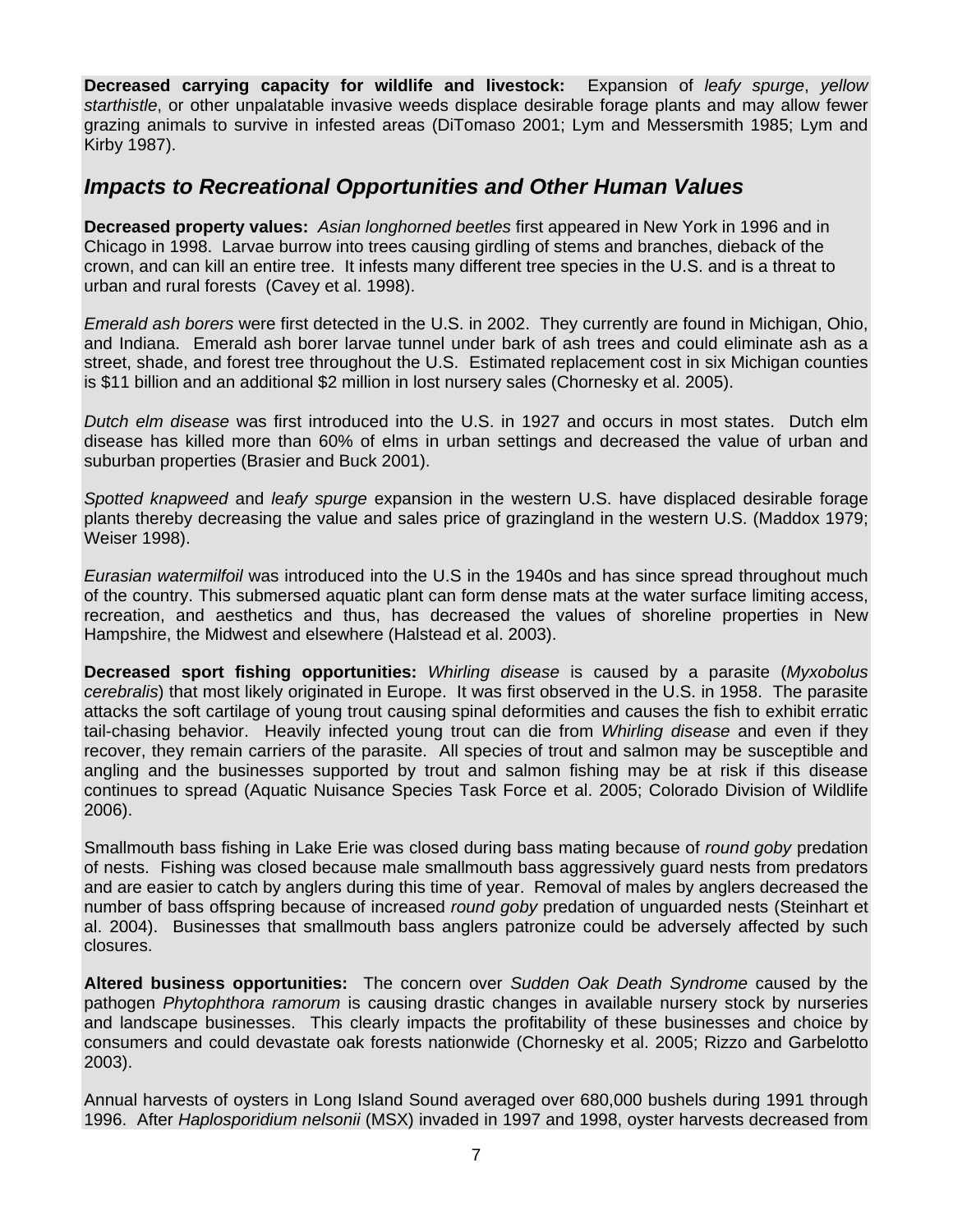1997 through 2002 to an average annual harvest of 119,000 bushels with a low of 32,000 bushels in 2002. The overall ex-vessel value of oyster farming dropped 96% in 10 years from \$45 million in 1992 to \$2 million in 2002 (Sunila et al. 1999).

*Non-native algae* introduced into the Hawaiian Islands costs Maui alone about \$20,000,000 annually due to algae fouling the beaches and subsequent lost tourism (Carroll 2004; Keeney 2004; Univ. Hawaii 2006).

*Sea lampreys* were introduced into Lakes Ontario and Erie during the construction of the Welland Canal and quickly spread to the other Great Lakes. The *sea lamprey* is a parasite that attaches itself to fish, eventually killing them, and has devastated commercial and recreational Lake Trout fishing in the Great Lakes (Lawrie 1970).

*Australian spotted jellyfish* were introduced into the Gulf of Mexico in 2000 and occurred in such massive numbers that shrimping operations were shut down because jellyfish clogged shrimp nets (Graham et al. 2003).

**Altered ecosystems and recreational opportunities:** The submersed aquatic plant *hydrilla,* forms dense canopies at the water surface that raise surface water temperatures, change pH, exclude light, and consume oxygen, resulting in native plant displacement and stunted sport fish populations. This example of an altered aquatic ecosystem caused by an invasive aquatic weed also negatively affects recreation and businesses that depend upon that human activity (Colle et al. 1987).

## **Summary**

*Invasive species* are those that are not native to the ecosystem under consideration and that cause or are likely to cause economic or environmental harm or harm to human, animal, or plant health. Plant and animal species under domestication or cultivation and under human control are not *invasive species*. Furthermore for policy purposes, to be considered invasive, the negative impacts caused by a non-native species will be deemed to outweigh the beneficial effects it provides. Finally, a non-native species might be considered invasive in one region but not in another. Whether or not a species is considered an *invasive species* depends largely on human values. By attempting to manage *invasive species*, we are affirming our economic and environmental values. Those non-native species judged to cause overall economic or environmental harm or harm to human health may be considered invasive, even if they yield some beneficial effects. Society struggles to determine the appropriate course of action in such cases, but in a democratic society that struggle is essential.

Many *invasive species* are examples of "the tragedy of the commons," or how actions that benefit one individual's use of resources may negatively impact others and result in a significant overall increase in damage to the economy, the environment, or public health. In ISAC's review of Executive Order 113112, the public domain is specifically represented; however, the implementation of the NISMP has prompted concerns over the rights of personal and private property owners. Property rights are of great importance in the U.S. and one outcome of the NISMP should be to recognize the right to self determination by property owners and promote collaboration on *invasive species* management. The right to self determination is an important concept in a democratic society, however, with that right comes personal responsibility and stewardship, which includes being environmentally responsible. The natural environment that our society enjoys, recreates in, and depends upon to support commerce must be conserved and maintained. Effective *invasive species* management is just one aspect of conserving and maintaining our nation's natural environment, the economies it supports, and the high quality of life our society enjoys.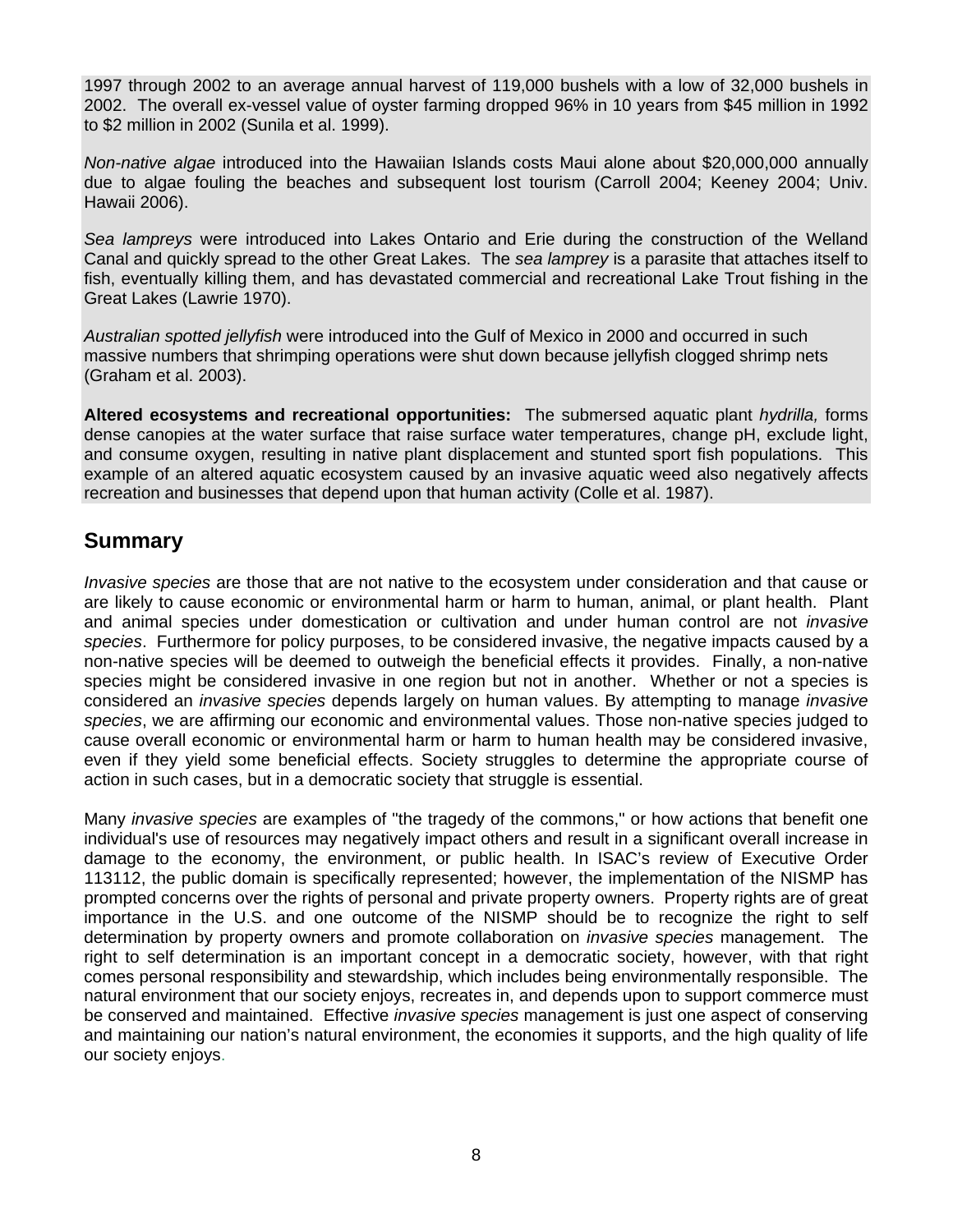## **References**

Aquatic Nuisance Species Task Force, U.S. Fish and Wildlife Service, and U.S. Coast Guard. 2005. Protect Your Waters. Harmful Aquatic Hitchikers: Others: Whirling Disease. [Online] http://protectyourwaters.net/hitchhikers/others\_whirling\_disease.php.

Bisognano, J.D., K.S. McGrody, and A.M. Spence. 2005. Myocarditis from the Chinese sumac tree. Annals Internal Medicine 143(2):159.

Brasier, C.M. and K.W. Buck. 2001. Rapid evolutionary changes in a globally invading fungal pathogen (Dutch elm disease). Biological Invasions 3:223-233.

Carroll, R. 2004. Maui battling seaweed invasion. Assoc. Press. [Online] http://thehonoluluadvertiser.com/artucke/jan/05/ln/ln10a.htm

Cavey, J.F., E. R. Hoebeke, S. Passoa, and S.W. Lingafelter. 1998. A new exotic threat to North American hardwood forests: an asian longhorned beetle, *Anoplophora glabripennis* (Motschulsky) (Coleoptera: Cerambycidae). I. Larval description and diagnosis. Proc. Entomol. Soc. Wash. 100 (2):373-381.

Chorensky, E.A., A.M. Bartuska, G.H. Aplet, K.O. Britton, J. Cummings-Carlson, F.W. Davis, J. Eskow, D.R. Gordon, K.W. Gottschalk, R.A. Haack, A.J. Hansen, R.N. Mack, R.J. Rahel, M.A. Shannon, L.A. Wainger, and T.B. Wigley. 2005. Science priorities for reducing the threat of invasive species to sustainable forestry. BioSci. 55(4):335-348.

Colle, D.E., J.V. Shireman, W.T. Haller, J.C. Joyce, and D.E. Canfield. 1987. Influence of Hydrilla on Harvestable Sport-Fish Populations, Angler Use, and Angler Expenditures at Orange Lake, Florida. North American Journal of Fisheries Management 7:410-417.

Colorado Division of Wildlife. 2006. Whirling disease and Colorado's trout. [Online] http://wildlife.state.co.us/fishing/whirling.asp.

DiTomaso, J. 2001. Element stewardship abstract: Centaurea solstitialis L. Weeds on the web: The Nature Consevancy wildland invasive species program. [Onlin] http://tncweeds.ucdavis.edu/esadocs/docmnts/centsols.htm

Friedercici, P. 1995. The alien saltcedar. Am. For. 101:45-47.

Graham, W.M., D.L. Martin, D.L. Fedder, V.L Asper, and H.M. Perry. 2003. Ecological and economic implications of a tropical jellyfish invader in the Gulf of Mexico. Biological Invasions 5(1-2) 53-69.

Halstead, J.M., J. Michaud, S. Hallas-Burt, and J.P Gibbs. 2003. Hedonic analysis of effects of a nonnative invader (*Myriophyllum heterophyllum*) on New Hampshire (USA) lakefront properties. Environmental Management 32(3): 391-398.

Johnson, S. 1986. Alien plants drain western waters. The Nature Conservancy News, Oct-Nov 1986.

Keeney, T.R.E. 2004. Written testimony before the Subcommittee on Fisheries Conservation, Wildlife and Oceans, Committee on Resources, U.S. House of Representatives. http://www.ogc.doc.gov/ogc/legreg/testimon/108s/keeney0415.htm

Knapp, P.A. 1996. Cheatgrass (Bromus tectorum L.) dominance in the Great Basin Desert: History, persistence, and influences to human activities. Global Environ. Change 6(1):37-52.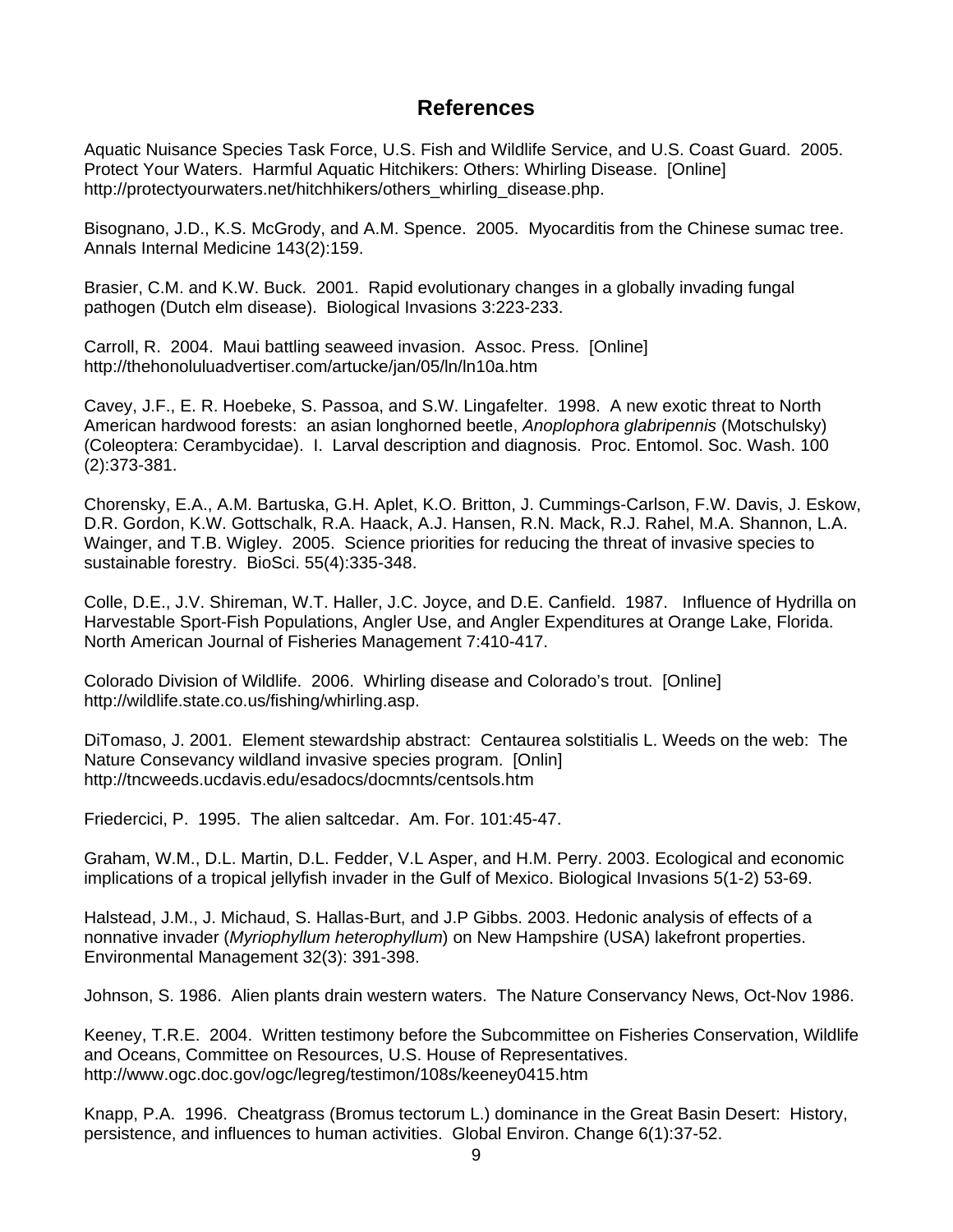Krakowski , J., S.N. Aitken, Y.A. El-Kassaby. 2003. Inbreeding and conservation genetics in whitebark pine. Conservation Genetics 4:581-593.

Lawrie, A.H. 1970. The sea lamprey in the Great Lakes. Transactions of the American Fisheries Society 99:766-775.

Lym, R.G. and C.G. Messersmith. 1985. Cost effectiveness of leafy spurge control during a five-year management program. North Dakota Farm Res. 43(1)7-10.

Lym, R.G. and D.R. Kirby. 1987. Cattle foraging behavior in leafy spurge infested rangeland. Weed Technol. 1:314-318.

Maddox, D.M. 1979. The knapweeds: Their economics an biological control in the western states, U.S.A. Rangelands 1(4):139-141.

Pimentel, D., L. Lach, R. Zuniga, and D. Morrison. 2000. Environmental and economic costs of nonindigenous species in the United States. Biosci. 50(1):53-65.

Richardson, D.M., P. Pysek, M. Rejmanek, M.G. Barbour. F.D. Panetta, and C.J. West. 2000. Naturalization and invasion of alien plants: concepts and definitions. Diversity and Distributions 6:93- 107.

Rizzo, D.M. and M. Garbelotto. 2003. Sudden oak death: Endangering California and Oregon forest ecosystems. Frontiers in Ecology and the Environment 1:197-204.

Steinhart, G.B., E.A. Marschall, and R.A. Stein. 2004. Round goby predation on smallmouth bass offspring in nests during simulated catch-and-release angling. Transactions of the American Fisheries Society 133: 121-131.

Stevens, K.L. 1986. Alleopathic polyacetylenes from *Centaurea repens* (Russian knapweed). J. Chem. Ecol. 12:1205-1211.

Sunila, I., J. Karolus, and J. Volk. 1999. A new epizootic of *Haplosporidium nelsoni* (MSX), a haplosporidian oyster parasite, in Long Island Sound, Connecticut. Journal of Shellfish Research 18(1): 169-174.

U.S. Fish and Wildlife Service, 2003. Costly fires hurt wildlife habitat. [Online] http://www.fws.gov/deerflat/currfire.htm

Univ. of Hawaii. 2006. Invasive marine algae of Hawaii. [Online] http://www.hawaii.edu/reefalgae/invasive\_algae/INDEX.HTM

U.S. Center for Disease Control. 2000. Fight the Bite. [Online] http://www.cdc.gov/nicdod/dvbid/westnile/index.htm

USDA-APHIS/FS. 2000. Draft pest risk assessment for importation of solid wood packing materials into the United States. http://www.aphis.usda.gov/ppq/pra/swpm/

Weiser, C. 1998. Economic effects of invasive weeds on land values (From and agricultural banker's standpoint). Proc. Colorado Weed Summit April 7-8, 1998. p. 35-38.